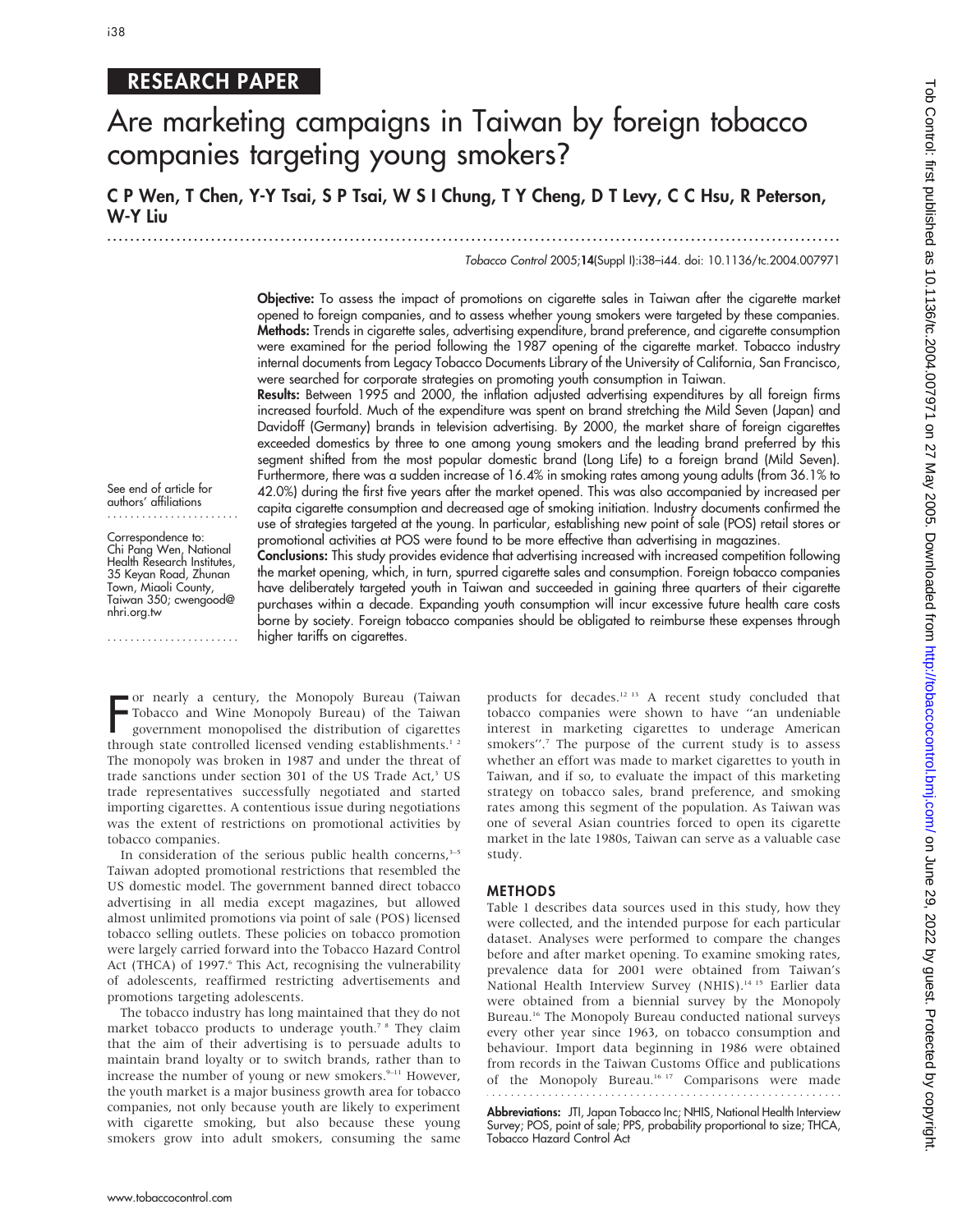| Survey/source name                                                                     | Purpose for citing the data                                                                             |                         | Year(s) used How data were collected                                                                                                                                   | Sample size                                            |
|----------------------------------------------------------------------------------------|---------------------------------------------------------------------------------------------------------|-------------------------|------------------------------------------------------------------------------------------------------------------------------------------------------------------------|--------------------------------------------------------|
| National Health Interview<br>Survey of Taiwan*                                         | Smoking prevalence, number of<br>young smokers, sources of cigarettes,<br>and age of smoking initiation | 2001                    | Face-to-face interview selected by multi-stage<br>stratified PPS sampling. For 12-17 year olds,<br>an additional written questionnaire collected                       | 6592 households,<br>26685 individuals                  |
| Biennial Survey Report and<br>Yearbook of the Monopoly<br>Bureau                       | Smoking consumption rates, tobacco<br>sales, brand preference, and per<br>capita cigarette consumption  | 1963-1996<br>(biennial) | Self administered questionnaires for subjects<br>aged 16 or 18 years or older in the<br>households selected by the PPS sampling<br>method                              | 3970-6000<br>households,<br>13800-14500<br>individuals |
| Annual Statistics of the Directorate<br>General of Customs Office Taiwant              | Cigarette import data by country                                                                        | 1986-2000               | Records on cigarette imports by country,<br>divided by sales, volume, and year                                                                                         | All legally imported<br>cigarettes                     |
| Rainmaker Advertisement<br>Spending Report                                             | Tobacco brand advertisement<br>expenditures                                                             | 1995-2000               | Real time recording of all advertisements<br>from 69 television channels (4 wireless, 65<br>cable) 67 newspapers, 91 magazines, and<br>8 radio channels all year round | 100% of<br>advertisements<br>were collected            |
| <b>Eastern Integrated Consumer</b><br>Profile made by "Eastern<br>Online iSURVEY"      | Cigarette advertisement readership                                                                      | 1988-2001               | Face-to-face interview for consumption<br>behaviour on consumer products for<br>subjects aged 13-64 selected by two<br>stage random PPS sampling                       | 1200-1344<br>individuals                               |
| Legacy Tobacco Documents<br>Library at the University of<br>California, San Francisco‡ | Assess whether tobacco companies<br>targeted youth in Taiwan                                            | 1970-2000               | With the use of the key word "Taiwan",<br>the website produced internal documents<br>from companies, mainly Philip Morris<br>and RJ Reynolds.                          | 2858 documents                                         |

`http://legacy.library.ucsf.edu/

between changes in cigarette sales volume and sale dollars for domestic and import cigarettes, particularly for the young smoker population, defined as 17 years old or younger.

Data on tobacco advertising and consumption were obtained from the commercial market research firms Rainmaker Industrial, Ltd, and Eastern Online, Ltd of Taipei, Taiwan. Rainmaker Industrial, Ltd provided data from 1995 to 2000. Advertising expenditures were inflation adjusted using a price index from Taiwan. Eastern Online, Ltd conducted interviews on samples of consumers across the country (Eastern Integrated Consumer Profile, or E-ICP survey) on magazine reading, smoking behaviour, and brand preferences for the years between 1988 and 2001.

We also examined industry documents regarding youth marketing. With the use of the key word ''Taiwan'' we searched the Legacy Tobacco Documents Library of University of California in San Franscisco<sup>18</sup> and located 2885 documents, consisting mainly of documents from Philip Morris and RJ Reynolds. Each of these documents was reviewed by two individuals independently for wording or strategies related to young smokers in Taiwan. When such a document was found, it was then catalogued and placed into one of the four marketing categories: products, price, promotion, and place.

#### RESULTS

#### Changes in tobacco sales, preferences, and smoking rates

Table 2 shows tobacco consumption, tobacco sales, market shares and youth preferences. In 1986, foreign tobacco companies had 3% of the market share in sales dollars, which quickly jumped to 22% within a year after the market opened in 1987. Between 1995 and 2000, the market share of imports increased by 66% (from 33% to 55% of the entire market). Imported brands had less than half of the market share based on sales volume (quantity), but more than half based on sales dollars.

The country with the largest import share was the USA in 1987. This gradually shifted to Japan's favour in the late 1990s, with the foreign market share of the American tobacco firms dwindling from 72% to 10%.

Preferences for imports by youth smokers jumped from 2% in 1986 to 77% in 2001. This meant that virtually unknown foreign products became the favourites for three out of four young smokers within 15 years of the market opening. The proportion of youth favouring foreign tobacco (77%) far exceeded that of the adults (48%) based on sales volume. The leading brand preferred by youth shifted from the most popular domestic brand (Long Life) to foreign brands. Foreign brand preferences by this segment also shifted, with Marlboro (USA) being the leading foreign brand immediately after the market opening, constituting 50% of the foreign market share, but gradually being replaced by Mild Seven (Japan), constituting 70% of the market share.<sup>19 20</sup>

With youth smoking being declared illegal, historical consumption data on underage youth smoking were unavailable in the statistics collected by the Monopoly Bureau. Instead, in this study, smoking prevalence rates for young adults (age 18–24) were examined over time. During the first five years after the opening of the market, there was a sudden growth of 16.4% in smoking prevalence (from 36.1% to 42.0%). In the 1990s, smoking prevalence among young adults began declining, similar to the trend among older adults, reflecting increasing efforts by the government and others to implement tobacco control measures. In fact, the young adult smoking rate in 2001 would have been 6% lower, had the market not been opened.<sup>21</sup>

Per capita consumption increased 15% during this 14 year period, from 1604 cigarettes in 1986 to 1842 in 2002, with a sudden increase just following the market opening, followed by a steady but gradual increase afterwards. The median smoking initiation age in men also gradually fell, from slightly above age 20 in 1980 before the market opening to the age of 18 after the market opening.<sup>15</sup>

#### Advertising expenditures in magazines and brand stretching on television

Table 3 compares the changes in advertising expenditures for the leading brands from 1995 to 2000, years when government attention was directed toward restricting advertising. Advertising on non-cigarette merchandise employing the same brand name or logo as used with the corresponding cigarette brand has been termed "brand stretching."<sup>22</sup> Within this five year period, the total expenditures for all forms of advertising by foreign tobacco companies, including that of brand stretching, increased nearly fivefold (451%). During the same time period, the total sales value of imported cigarettes nearly

PPS, probability proportional to size.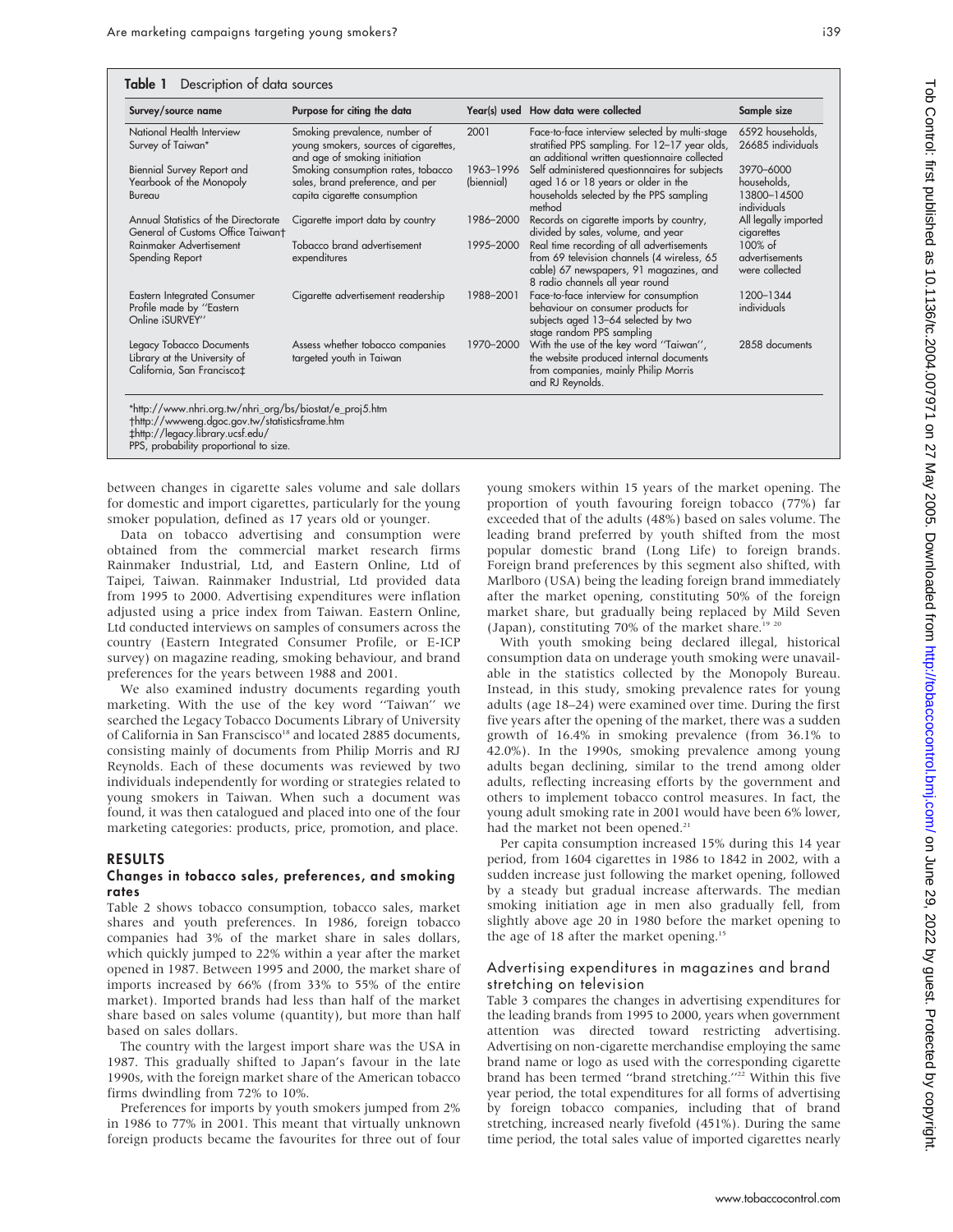|        | Table 2 Changing trend of cigarette consumption, cigarette sales, market share, and youth preference for the imported |  |  |  |  |
|--------|-----------------------------------------------------------------------------------------------------------------------|--|--|--|--|
| brands |                                                                                                                       |  |  |  |  |

|      | Per capita<br>consumption* | Salest (US\$millions) |                | Sales volumet in 1000 cases<br>(1 case = 500 packs = 10000<br>pieces) |                | Market share by foreign countries# |           |          |          | Import brand<br>preference among<br>male youth |          |
|------|----------------------------|-----------------------|----------------|-----------------------------------------------------------------------|----------------|------------------------------------|-----------|----------|----------|------------------------------------------------|----------|
| Year | (pieces/year)              | <b>Domestics</b>      | <b>Imports</b> | <b>Domestics</b>                                                      | <b>Imports</b> | <b>USA</b>                         | <b>UK</b> | Germany  |          | Japan Others                                   | smokerst |
| 1986 | 1604                       | \$2139                | \$57(3%)       | 3067                                                                  | 61(2%)         | -                                  |           |          |          |                                                | 2%       |
| 1987 | 1758                       | \$1975                | \$565(22%)     | 2847                                                                  | 611 (18%)      | 13%                                | 3%        | $\circ$  | $\Omega$ | 2%                                             | 19%      |
| 1990 | 1717                       | \$1849                | \$468(20%)     | 2934                                                                  | 558 (16%)      | 12%                                | 4%        | $\Omega$ | $\Omega$ | $\Omega$                                       | 30%      |
| 1995 | 1775                       | \$1452                | \$712(33%)     | 2773                                                                  | 1020 (27%)     | 6%                                 | 8%        | 4%       | 5%       | 4%                                             | 37%      |
| 2000 | 1842                       | \$1031                | \$1281(55%)    | 2111                                                                  | 1967 (48%)     | 5%                                 | 10%       | 11%      | 18%      | 4%                                             | 77%      |

\*Source: Statistical yearbook of Taiwan 2000. Directorate-General of Budget, Accounting and Statistics, Taipei, 2001.

Source: Taiwan tobacco & wine statistical yearbook 1986–2000. Taiwan Tobacco and Wine Monopoly Bureau: Taipei, 1987–2001. Adjusted to the CPI (Consumer Price Index) of the year 2000. Average prices for domestic cigarettes were lower than that of imports, TWD20.7 v TWD28.9 in 1990 and TWD23.5 v 37.7 in 2000.

`Source: Annual Statistics of Directorate General of Customs Office, Taiwan.

doubled, and imports generated revenues nearly 12 times the investment in advertisement expenditures.

With cigarette advertising restricted to magazines and POS by law, advertising expenditures on magazines increased by one third (35%) between 1995 and 2000. Notably absent in 1995 were advertising for domestic brands. Even in 2000, domestic brands with nearly half the market share in Taiwan spent only 12% of total advertising expenditures. In 1995, foreign tobacco companies spent as much on brand merchandise advertising on TV as on magazines, but by year 2000, they spent nine times more for brand merchandise than on magazines.

Two brands, Japan Tobacco Inc's Mild Seven and the German Tobacco Company's Davidoff, contributed 90% of the entire expenditures in 2000 on cigarettes advertising in Taiwan, mainly in the form of brand stretched advertising. The number of TV appearances by Mild Seven Watch commercials in 2000 was 36 813, according to the Rainmaker Ad Spending Report. This amounted to showing the Mild Seven logos 4.2 times in any given hour on four wireless and 65 cable channels for the whole year, reaching young and old viewers alike. The market share of Mild Seven in Taiwan nearly doubled from 12.7% to 23.7 % of the entire tobacco market.<sup>23</sup> The market share of Davidoff also doubled from 6.8% to 14.7%.

## Readership of magazines

Readership data compiled from the Eastern-Integrated Consumer Profile survey was acquired by interviewing consumers. The data indicate that one third of adults did not read magazines at all, and, for those who did, the majority of magazines (77%) that they read carried no cigarette advertisements. As a result, only one out of four adults read magazines with tobacco advertisements. Since adolescents are less likely to read magazines than adults, they would have read even less of the magazines with tobacco advertisements.

#### Promotion at point of sale retail outlets

Prior to 1987, tobacco was only available through a limited number of licensed establishments.<sup>13</sup> Limited by the number and the business orientation of the licensed establishments, foreign tobacco companies, upon the market opening, sought new retail outlets and made use of tens of thousands of ''unlicensed'' POS locations, in violation of the 1986 agreements. With the addition of businesses selling imported cigarettes, roadside stalls selling betel quid substantially boosted their fledgling betel quid business.<sup>24</sup> At the same time, another important venue of retail outlets had become available with the advent of the rapid growth of franchised convenience stores in late 1980s and the early 1990s. Having one token license, thousands of convenience stores such as ''7-Eleven'', characteristically open 24 hours a day, became major cigarette vending outlets. In these franchised stores, tobacco companies have outbid other products to acquire premium display shelf space. For example, Philip Morris secured a contract to display ''in front of/next to the cashier machine at 380 7-Eleven stores in 1989, which were expanding at 15 new stores per month", $25$ 

|                 | Cigarette<br>advertisementt |        | <b>Brand merchandise advertisement</b> |        |                  |        |                   |         | Total          |         |                        |  |
|-----------------|-----------------------------|--------|----------------------------------------|--------|------------------|--------|-------------------|---------|----------------|---------|------------------------|--|
|                 |                             |        | Magazine                               |        | <b>Newspaper</b> |        | <b>Television</b> |         | advertisements |         | Percentage increases   |  |
| <b>Brands</b>   | 1995*                       | 2000   | 1995*                                  | 2000   | 1995*            | 2000   | 1995*             | 2000    | 1995*          | 2000    | between 1995 and 2000± |  |
| Imported        |                             |        |                                        |        |                  |        |                   |         |                |         |                        |  |
| Mild Seven      | \$0.57                      | \$0.66 | \$0.97                                 | \$0.99 | \$0.32           | \$0.07 | \$2.39            | \$29.98 | \$4.25         | \$31.70 | 644%                   |  |
| 555             | \$1.31                      | \$0.59 | \$0.01                                 | \$0.10 | \$0.24           | \$0.07 | \$0.10            | \$0.00  | \$1.65         | \$0.76  | $\qquad \qquad -$      |  |
| Marlboro        | \$0.76                      | \$0.62 | \$0.32                                 | \$0.11 | \$0.34           | \$0.00 | \$0.32            | \$0.00  | \$1.74         | \$0.73  | $\qquad \qquad -$      |  |
| Parliament      | \$0.48                      | \$0.00 | \$0.14                                 | \$0.00 | \$0.03           | \$0.00 | \$0.00            | \$0.00  | \$0.65         | \$0.00  | $\qquad \qquad -$      |  |
| Davidoff        | \$0.48                      | \$0.50 | \$0.01                                 | \$0.15 | \$0.00           | \$0.01 | \$0.00            | \$21.20 | \$0.48         | \$21.86 | 4429%                  |  |
| Others          | \$1.71                      | \$3.56 | \$0.11                                 | \$0.00 | \$0.00           | \$0.00 | \$0.00            | \$0.01  | \$1.82         | \$3.57  | 96%                    |  |
| Subtotal        | \$5.32                      | \$5.93 | \$1.55                                 | \$1.35 | \$0.94           | \$0.15 | \$2.80            | \$51.19 | \$10.61        | \$58.62 | 451%                   |  |
| <b>Domestic</b> | \$0.00                      | \$0.81 | \$0.00                                 | \$0.00 | \$0.00           | \$0.00 | \$0.00            | \$0.00  | \$0.00         | \$0.81  | -                      |  |
| Total           | \$5.32                      | \$6.73 | \$1.55                                 | \$1.35 | \$0.94           | \$0.15 | \$2.80            | \$51.19 | \$10.61        | \$59.43 | 458%                   |  |

Table 3 Comparison of advertising expenditures\* between 1995 and 2000 by the manufacturers of leading brands for cigarettes and for brand merchandise

\*Expenditure expressed in US\$million and adjusted to the CPI (Consumer Price Index) in the year 2000.

Cigarette advertisement was legally restricted to magazines only.

`Calculated as (total advertisements in 2000 2 total advertisements in 1995)/total advertisements in 1995.

Source: Complied from Rainmaker Industrial, Ltd, Taipei, Taiwan.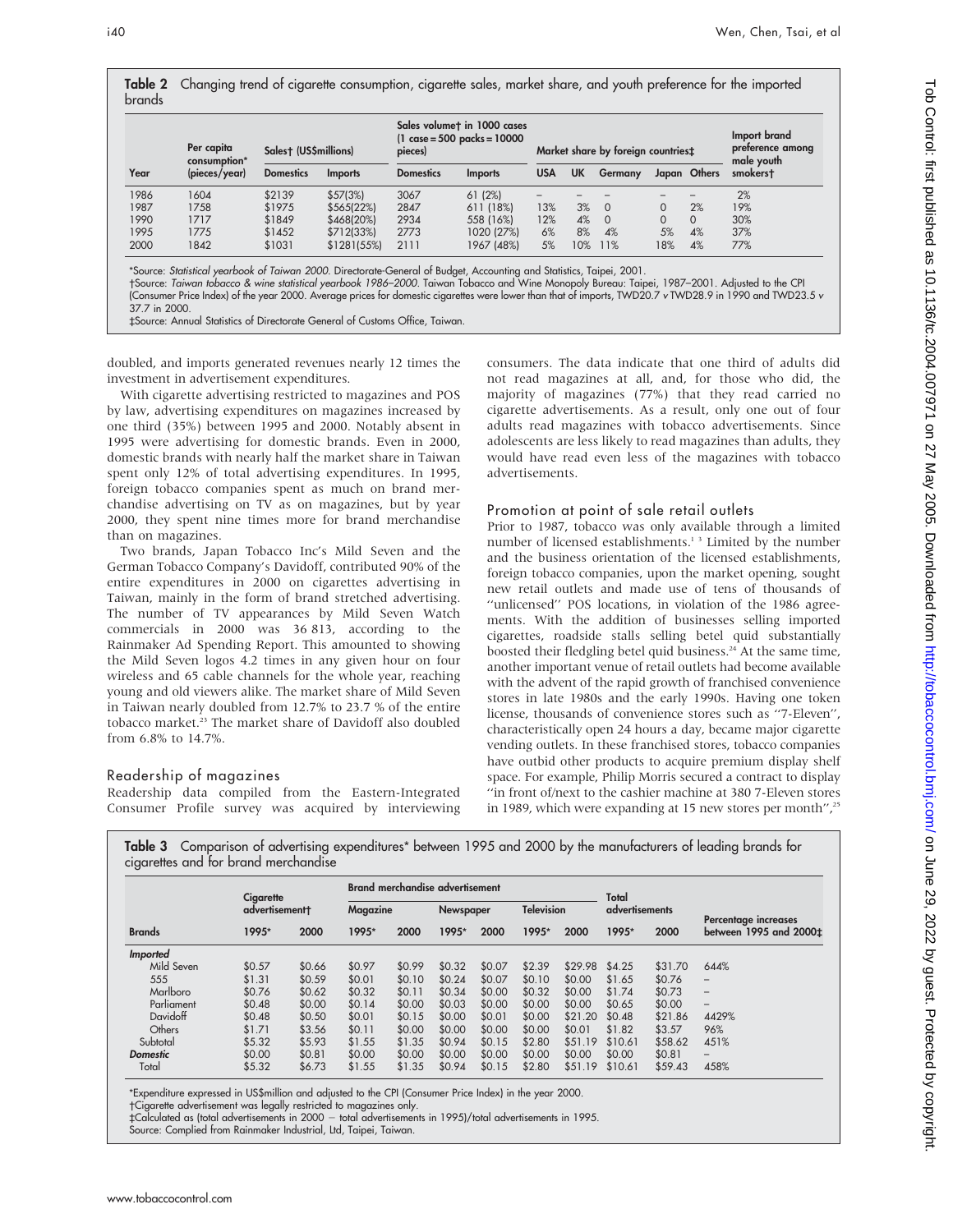|                    | <b>Friends</b> | Members of<br>family | Betel nut<br>stands | Convenience<br>stores | <b>Total number</b><br>surveyed |
|--------------------|----------------|----------------------|---------------------|-----------------------|---------------------------------|
| Occasional smokers | 33% (49)       | $11\%$ (16)          | 17% (25)            | 39% (57)              | 147                             |
| Daily smokers      | $12\%$ (5)     | $5\%$ (2)            | 28% (12)            | 56% (24)              | 43                              |
| All smokers        | 28% (54)       | 10% (18)             | 19% (37)            | 43% (81)              | 190                             |

and to build ''the overhead rack and display unit at the check out cashier area'' at 30 Circle K stores in Taiwan. By 2001, the NHIS nationwide survey showed that nearly half of underage smokers acquired their cigarettes from the convenience stores and an additional fifth (19%) from betel quid stands (table 4).

The importance of these POS retail outlets was well recognised and pursued by tobacco companies in Taiwan. A survey report by RJ Reynolds concluded that the impact of POS promotion was much greater than magazines in terms of advertising awareness and brand registration.<sup>26</sup> In contrast, they became aware of the limited reach and readership of magazines, by noting ''on average, 7 out of 10 smokers could not understand or state the message in magazine ads, and thus (it is) not a strong medium".<sup>26</sup>

#### Targeting young smokers

Table 5 lists statements and comments from industry documents, providing further evidence of attempts to target the young. The corporate plan of Philip Morris Taiwan repeatedly emphasised the need to place business priority on young and new smokers.<sup>27</sup> By noting that new smokers were mostly smoking imported brands, the company manager in Taiwan concluded, ''Starters…are a very important source of (our) import development''. Targeting starters (new smokers) would be tantamount to targeting youth, as two thirds of new smokers were underage youth in Taiwan.<sup>14</sup>

Tobacco companies repeatedly recruited young smokers for focus groups, most notably those aged  $18-24$  years,<sup>28</sup> to determine the characteristics that had initially attracted them to smoking and to identify the nature of the ideal cigarettes in their views.28–30 Surveys also provided data on whether the brand appeals were more product related or image related; they discussed how emphasising mild/low/lights<sup>31-33</sup> would attract young smokers in Taiwan,<sup>34 35</sup> and the price reactions of young smokers.<sup>36</sup> The cartoon figure Joe Camel<sup>37</sup> was transported to Taiwan. The ''Camel Smooth Character''

| Category                      | Ref number - document title                                                                   | Statement/comment                                                                                                                                                | <b>Company involved</b>                                                                              |
|-------------------------------|-----------------------------------------------------------------------------------------------|------------------------------------------------------------------------------------------------------------------------------------------------------------------|------------------------------------------------------------------------------------------------------|
| Product                       | 28 - A Qualitative Study on<br>Switching/Low Tar                                              | "Identified the appeal to young smokers is more<br>product related than image related"                                                                           | Presented to Philip Morris by Survey<br>Research Taiwan, September 1993                              |
|                               | 31 - Parliament Performance<br>Analysis Taiwan                                                | "Our Ad Objective: To project a mild and relaxing image";<br>Mild Seven found appealing to students and 20-30 year olds                                          | Survey results for Philip Morris Asia,<br>January 1994                                               |
|                               | 32 - Special Analysis-A New<br>Virginia Brand for Taiwan                                      | "Long Life Mild has replaced Long Life Regular as the most<br>popular brand among starters"                                                                      | Survey results for Philip Morris,<br>August 1991                                                     |
|                               | 33 - Marlboro New Concept<br>Test - Taipei                                                    | "Packing 14's (instead of 20's) has the potential to attract<br>young smokers"                                                                                   | Survey results on male aged 18-29<br>presented to Philip Morris, June 1993                           |
| Price                         | 36 - Taipei Cigarette BPTO<br>(Brand Price Trade Off) Study                                   | How a price increase will affect smokers' brand switching<br>behavior, particularly among the young                                                              | Report by Research Intl Asia to Philip<br>Morris Taiwan December 1993                                |
| <b>Promotion</b>              | 27 - Philip Morris Asia Region<br>Overview - Taiwan                                           | "Starters (in Taiwan) are a very important source of our<br>import development"                                                                                  | Corporate plan for Philip Morris Taiwan                                                              |
|                               | 29 - Marlboro Focus Group                                                                     | "A light cigarette is perceived to be young and elegant"                                                                                                         | Survey results to Philip Morris by Survey<br>Research Taiwan, March 1993                             |
|                               | 30 - Marketing Research Report<br>( Main Findings from Focus Group<br>on Marlboro Ad Test)    | "The main reason for smoking imported brands (by young<br>smokers) is because its taste is generally lighter than local<br>cigarettes"                           | Survey results presented to Philip Morris,<br>August 1993                                            |
| 34 - Parliament Ad Test (FDG) | "To young smokers, we should convey both light/mild, and<br>a relaxing feeling (in our ads)"  | Focus group results presented to Philip<br>Morris Asia by Survey Research Taiwan,<br>February 1993                                                               |                                                                                                      |
|                               | 35 - Taiwan Cigarette Market<br>Opportunity Study                                             | "The young segment (students under 25) is the most<br>important segment to pursue"                                                                               | In home interviews in Taiwan for Philip<br>Morris Asia by Michael Normile<br>Marketing, Inc May 1989 |
|                               | 39 - Virginia Slims Below-the-Line<br>Programs                                                | Offering cigarettes for sampling in beauty salons and top<br>discos and Swatch watch promotions in convenience stores                                            | Philip Morris Asia program update,<br>August 1990                                                    |
|                               | 38 - Camel Smooth Character<br>Campaign/Taiwan to promote<br>the fun of Camel Mild cigarettes | "I suggest strengthening the answer to reflect first and<br>foremost that we are not giving t-shirts away to minors"<br>in the "Camel Smooth Character" Campaign | RJ Reynolds 1993                                                                                     |
| <b>Placement</b>              | 25 - Key Account Program for<br>convenience Stores                                            | "We have a contract to display our product in front of/next<br>to the cashier machine in all 7-Eleven stores"                                                    | Philip Morris 1989                                                                                   |
|                               | 26 - Telephone survey on media<br>effectiveness                                               | "POS advertising made a greater impact than magazines<br>in terms of advertising awareness and brand registration<br>(among young smokers)"                      | Report presented to RJ Reynolds by<br>Marketing Research 1988                                        |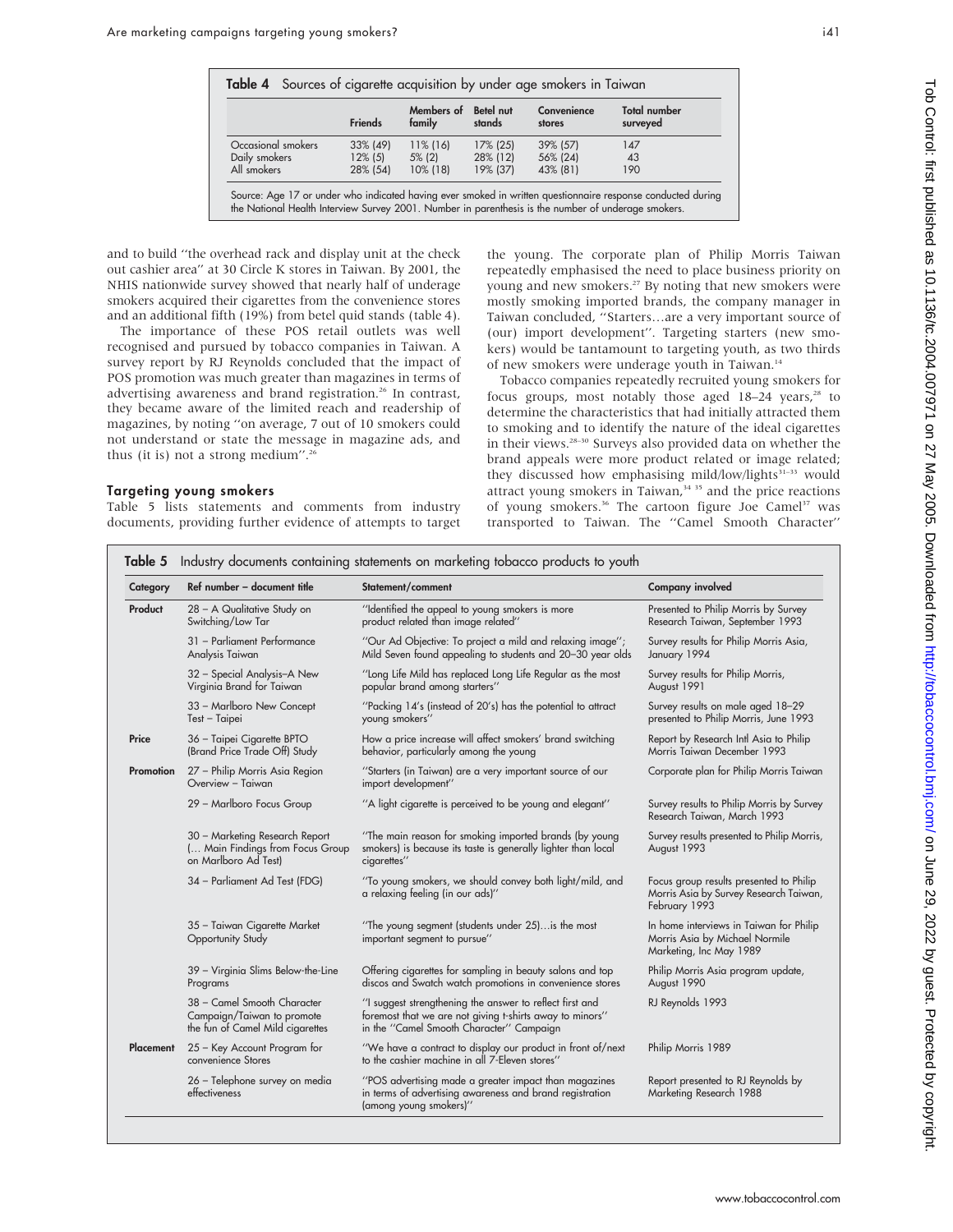campaign was launched to promote ''the fun and awareness of Camel Mild Box" cigarettes using the "Joe" character.<sup>9</sup> RJ Reynolds had planned to give away ''Joe'' T-shirts to minors in Taiwan, only to rescind and to emphasise the opposite when challenged by the John Tung Foundation, an antismoking non-governmental organisation.<sup>38</sup>

The documents revealed a number of other promotional strategies directed at young smokers. They included: (1) the pursuit of youth oriented activities such as ''fashion night promotions'' to promote Virginia Slim, exchanging empty packs for raffle or disco tickets, and Swatch watch redemptions<sup>39</sup>; (2) the aggressive promotion of "light and mildness" for new smokers,<sup>28</sup> and implying a safer product with less health hazards<sup>28 40</sup>; (3) the association of imports as environmentally sound, with messages in Mild Seven advertising highlighting serene and clean environments; (4) the presentation of a higher class product with better packaging and higher pricing than the local products, consistent with young people's yearning for maturity, independence, and success<sup>35 36 41 42</sup>; and  $(5)$  making the product widely available and easily accessible to young people at POS outlets located at most street corners.<sup>36 43 44</sup>

#### **DISCUSSION**

Similar to the conclusion of a recent US study, $7$  we found that foreign tobacco companies in Taiwan had ''an undeniable interest in marketing cigarettes to underage smokers''. They transplanted aggressive marketing strategies to Taiwan and covertly targeted youth. Of more concern to tobacco control in Taiwan, however, is that these strategies succeeded in greatly expanding the market share of foreign firms and generally increasing cigarette consumption. Smoking has long been illegal for underage youth in Taiwan, and yet nearly one out of four (23%) 17 years old boys admits to being a current smoker.

Industry practices in Taiwan contradict industry claims that they focus marketing strategies on gaining market share from existing smokers and not attracting new (young) smokers.<sup>38 45</sup> The importance of the small underage youth market is that this segment contributes two thirds of all new smokers.<sup>14</sup> Recognising the fact that "the brands which these beginning smokers accept and use will become the dominant brands in future years",<sup>8</sup> foreign companies conscientiously placed their business priorities disproportionately on this relatively small but important market of young and new smokers.<sup>36</sup>

As noted by a tobacco trade journal, ''foreign tobacco companies have essentially introduced the full spectrum of cigarette advertising to Taiwan''.46 Following attempts to limit advertising, expenditures on cigarette advertisements, previously minimal and unnecessary, increased nearly fivefold between 1995 and 2000, while the return on their advertising investment was 12-fold. Two brands, Mild Seven and Davidoff, made huge gains in sales and doubled their market share by resorting to massive TV advertising through brand stretching, ostensibly selling watches and coffee, respectively. They spent eight times more on brand stretching advertisements than on legal magazine advertisements. Circumventing the bans on cigarette advertising, the magnitude of these activities caught Taiwan off guard. The Mild Seven brand has since become, by far, the leading brand among young smokers in Taiwan.

In the decade after the market opened, three out of four young smokers developed a preference for foreign brands, in contrast to less than one in 20 before the market opened. This growth outpaced the increased preference for foreign brands displayed by adults, indicating that young and new smokers were more responsive and more vulnerable to promotional messages.11 47 48 Increased consumption and a younger age of

## What this paper adds

Tobacco companies maintain they never target underage youth or non-smokers. Tobacco company documents show foreign tobacco companies targeted young smokers in Taiwan. Foreign tobacco companies increased their advertising expenditure, skirted the law via brand stretching, and engaged in aggressive promotional activities at point of sale retail outlets, catering to young and old smokers. Advertising increased consumption of imported cigarettes by the young.

smoking initiation appeared to have resulted from television advertising in promoting brand recognition and experimental trial among young smokers. By creating a competitive marketplace, the market opening led to increased consumption, despite increased tobacco control activities.

Relatively few studies have examined the industry's attempt to reach youth at the POS.<sup>22 43 49 50</sup> Tobacco companies are known for their strengths in POS advertising.<sup>51 52</sup> It appears that much of the success of tobacco industry in reaching youth in Taiwan could be credited to their success in POS investment. The combined effect of tens of thousands of betel quid stalls and convenience stores added to sell cigarettes after the market was opened, creating barrier-free access, and the aggressive promotional programs launched inside the convenience stores, along with displaying cigarettes on the most visible shelves next to the cash register, contributed to the success of the POS methodology.25 In addition, this investment resulted in the unexpected proliferation of smuggled cigarettes,<sup>53</sup> which were highly valued by young smokers.<sup>54</sup>

Industry documents also reveal a host of other strategies suggestive of targeting youth, not unlike those uncovered for the USA by Cummings et al.<sup>7</sup> They included "fashion night promotions",<sup>39</sup> promoting "light and mildness",<sup>28</sup> the Camel Smooth Character Campaign,<sup>38</sup> and, most notably, the repeated recruitment of 18–24 years old smokers for focus groups.29 Essentially, tobacco companies transplanted the successful strategies that they developed earlier for the USA to Taiwan. While these companies have paid a hefty price in the USA through the Master Settlement Agreement,<sup>55</sup> the prospect for Taiwan to reach a similar agreement is small. Nevertheless, nearly half of the new youth who smoke in Taiwan will develop smoking related diseases.<sup>56</sup> These smokers will incur excess medical expenditures which society will bear under the National Health Insurance Program. At a minimum, these foreign tobacco companies should be held responsible, and be required to reimburse the higher health expenditures through increased tariffs levied on their products. By way of higher taxes, not only will social justice be served, but also youth smoking rates would decline, a winwin outcome. Those companies who are unwilling to share the future social cost should be asked to leave Taiwan's market.

This study has several limitations. First, the availability of industry documents was limited to American tobacco companies. Japan Tobacco Inc (JTI) has become the leading company for imported cigarettes, and the lack of internal papers from this company hampered our first hand knowledge of the strategies employed toward youth. Nevertheless, documents from Philip Morris and RJ Reynolds revealed the marketing methods that JTI used to capture the lion's share of the foreign market in Taiwan.<sup>53</sup> In addition, the JTI purchase of RJ Reynolds International in 1999 expanded its market share and made the role of JTI all the more important. Efforts to obtain additional internal documents, not only from JTI but also from Taiwan's Monopoly Bureau,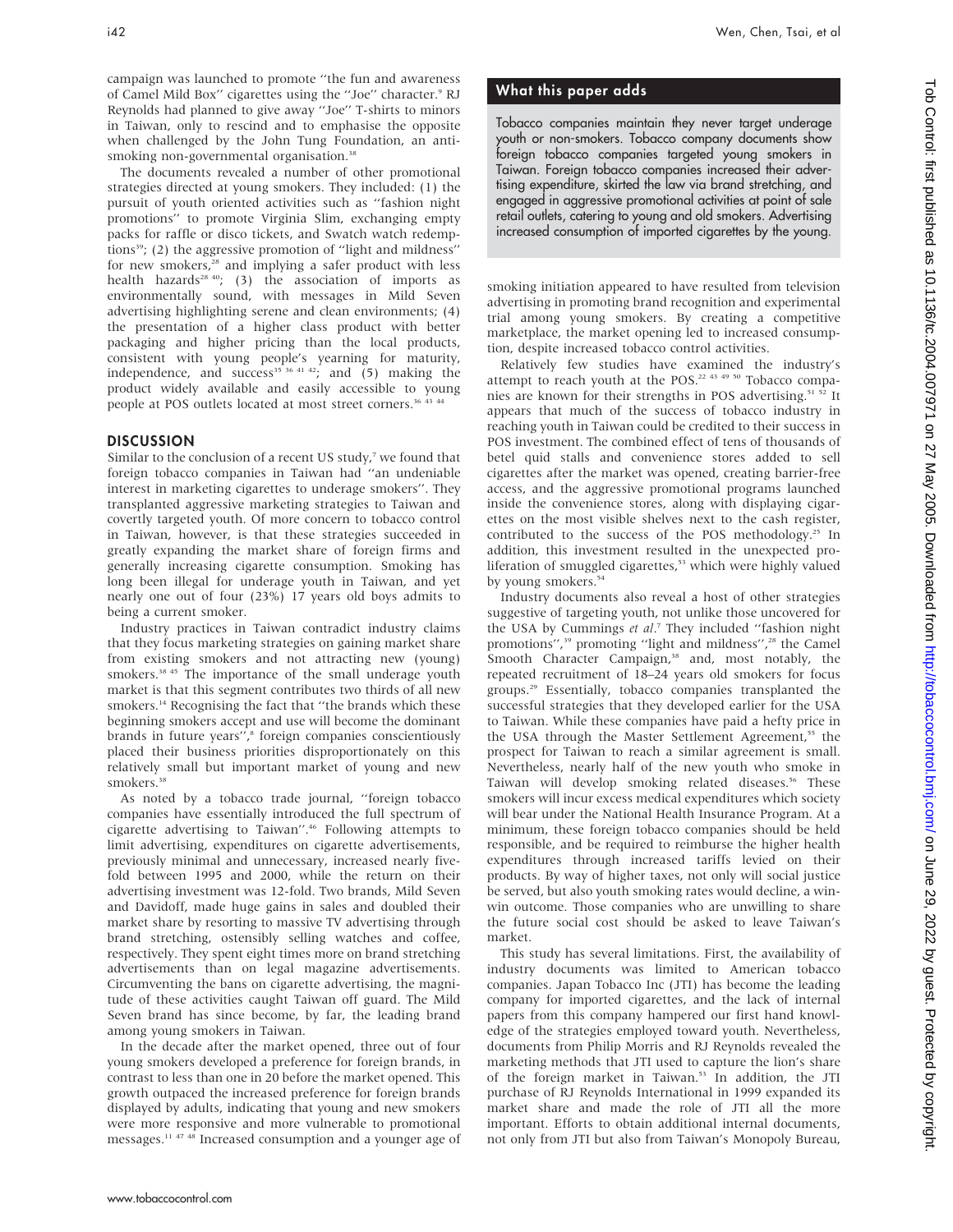are critically important to tobacco control efforts in Taiwan. These documents could very likely yield further insights to industry's secret in expanding the youth market. Second, the earlier smoking data on underage youth, particularly on preferences for Japanese or domestic brands, were incomplete and compiled from limited survey data from competitors. Brand specific data should be included in the future surveys, since the historical trend is an important indicator for evaluating tobacco control. Third, the sales and volume data on tobacco used in this study came from official records. Smuggling, which varied from year to year, were not included, but played an important role, amounting to over 20% of the legal products in some years in Taiwan.<sup>54</sup>

In conclusion, Taiwan serves as a compelling case that advertising increases with competition and that competition spurs growth in total cigarette sales. Through aggressive marketing strategies and conscious efforts targeting the youth, foreign tobacco companies gained more than half of the overall market share and more than three quarters of the youth market. Expanding consumption among young smokers will incur excesses in future health care expenditures, which should be reimbursed through levying higher tariffs on products from foreign tobacco companies.

### .....................

#### Authors' affiliations

C P Wen, T Y Cheng, W S I Chung, C C Hsu, R Peterson, Health Policy Division, National Health Research Institutes, Taipei, Taiwan

T Chen, Tulane University School of Tropical Medicine and Public Health, New Orleans, Louisiana, USA

Y-Y Tsai, Department of Communication Studies, Tzu-Chi University, Hualein, Taiwan

W-Y Liu, Department of Speech Communication, Shih Hsin University, Taipei, Taiwan

S P Tsai, The University of Texas School of Public Health, Houston, Texas, USA

D T Levy, The University of Baltimore, Pacific Institute for Research and Evaluation, Maryland, Baltimore, USA

Competing interests: none declared

#### REFERENCES

- 1 Taiwan Tobacco and Wine Monopoly Bureau. Taiwan Tobacco and Wine Monopoly Bureau statistical yearbook. 2001: part 1. Summary analysis. Taipei, Taiwan: Taiwan Tobacco and Wine Monopoly Bureau, 2002.
- 2 Huang SC. Epidemiological studies on smoking. Taipei, Taiwan: Health Promotion and Disease Prevention Committee, Forum, National Health Research Institutes, Taiwan, 2000.
- 3 US Department of Health and Human Services. Section 301 of the Trade Act of 1974. Reducing tobacco use: a report of the Surgeon General. Atlanta: Office on Smoking and Health, 2000:312–15.
- 4 Connolly G. American Cancer Society. Testimony of Gregory N. Connolly, D.M.D., M.P.H. On Behalf of the American Cancer Society before the U.S. Trade Representative on Section 301 Thailand 890919. September 19, 1989. Philip Morris. Bates No: 2500077449/7461, http://legacy.library.ucsf.edu/ tid/vkj19e00 (Accessed August 27, 2003).
- 5 Chen T. Historical review of market penetration and use of tobacco in Northern East Asia, and 10th anniversary review of APACT's contribution to the battle against tobacco in the Asia Pacific region. APACT Tenth Anniversary Symposium Proceedings 1989:11–16.
- 6 Bureau of Health Promotion. The Tobacco Hazards Control Act. Compendium of Tobacco Control Related Acts in Taiwan. Taipei, Taiwan: Bureau of Health Promotion, Department of Health, Taiwan, 2001.
- 7 Cummings KM, Morley CP, Horan JK, et al. Marketing to America's youth: evidence from corporate documents. Tobacco Control 2002;11(suppl I):i5–17.
- 8 Perry CL. The tobacco industry and underage youth smoking: tobacco industry documents from the Minnesota litigation. Arch Pediatr Adolesc Med 1990;153:935–41.
- 9 RJR Taiwan Branch. [Faxed Memo from Christine Chui RJR to Joseph Pei MDK] June 4,1993. Bates No. 515228711/8716. RJ Reynolds. Available at: http://legacy.library.ucsf.edu/tid/vlb03d00 (Accessed August 27, 2003).
- 10 Leiss W, Kline S, Jhally S. Social communication in advertising. Scarborough, Ontario: Nelson Canada, 1990.
- 11 Jacobson PD, Lantz PM, Warner KE, et al. Combating teen smoking: research and policy strategies. Michigan: The University of Michigan Press, 2001.
- 12 Evans N, Farkas A, Gilpin E, et al. Influence of tobacco marketing and exposure to smokers on adolescent susceptibility to smoking. J Natl Cancer Inst 1998;7:1538–45.
- 13 King C III, Siegel M, Celebucki C, et al. Adolescent exposure to cigarette advertising in magazines: an evaluation of brand-specific advertising in
- relation to youth readership. JAMA 1998;279:516–20.<br>14 **National Health Research Institutes**. National Health Interview Survey 2001 in Taiwan. http://www.bhp.doh.gov.tw/people/people-index.htm.
- 15 Cheng TY, Wen CP, Tsai MC, et al. The current status of smoking behavior in Taiwan: Data analysis from National Health Interview Survey in 2001 (in Chinese). Taiwan J Public Health 2003;22:453-64.
- 16 Taiwan Tobacco and Wine Monopoly Bureau. Report on tobacco and wine consumption survey 1963–1996. Taipei, Taiwan: Taiwan Tobacco and Wine Monopoly Bureau, 1964–1997.
- 17 Directorate General of Customs Office. Annual statistics, Taipei, Taiwan 1986–2000.
- 18 Glantz S, Slade J, Bero L. The cigarette papers, University of California Press.http://legacy.library.ucsf.edu/index.html (Accessed August 27, 2003).
- 19 Lok H. Fax to James Ho [Taipei Cigarette Market Study 1987] August 24, 1987. Bates No. 2504048238/8253. Phillip Morris. http:// legacy.library.ucsf.edu/tid/dtx32e00 (Accessed Auguest 27, 2003).
- 20 Philip Morris Asia Inc. [General Consumer Tracking Study: Taiwan 1994] July 1994. Bates No. 2504020315/0361. http://legacy.library.ucsf.edu/tid/ osz32e00 (Accessed Auguest 27, 2003).
- 21 **Hsu CC**, Levy DT, Wen CP, et al. The effect of market opening on trends in smoking rates in Taiwan. Health Policy (in press).
- 22 MacFadyen L, Hastings G, MacKintosh AM. Cross sectional study of young people's awareness of and involvement with tobacco marketing. BMJ<br>2001;**332**:513–7.
- 23 Personal communication, from Director Ching Li Lin of John Tung Foundation 2002.
- 24 Wen CP, Cheng TY, Eriksen MP. How opening the cigarette market led to an increase in betel quid use in Taiwan. Public Health (in press).
- 25 Kwong D. PMAI Taiwan. Key Account Program for Convenience Store. October 24, 1989. Bates No. 2504009909/9910. Philip Morris. http:// legacy.library.ucsf.edu/tid/emq19e00 (Accessed August 27, 2003).
- 26 RJR Intl. Telephone survey on media effectiveness. In: 1988 (880000) Consumer research summaries. Annual Report. 1988. Bates No. 516411814 (In: 516411608/1846), RJR. Reynolds. http://legacy.library.ucsf.edu/tid/
- ujy82d00 (Accessed August 21, 2003).<br>27 **PMI Marketing Services**. Philip Morris Asia Region Overview. March, 1990.<br>1990. Bates No. 2501081755/1849. Philip Morris. http://legacy.library.ucsf.edu tid/zac29e00 (Accessed August 27, 2003).
- 28 Survey Research Taiwan. A Qualitative Study on Switching Low Tar Study. September 29, 1993. Bates No. 2504020559/0582. Philip Morris. http:// legacy.library.ucsf.edu/tid/ufr19e00 (Accessed August 27, 2003).
- 29 Survey Research Taiwan. Marlboro Focus Group. No. 1 of 3 copies for Philip Morris Asia Inc. March 1993. Bates No. 2504021578/1625. http:// legacy.library.ucsf.edu/tid/ter19e00 (Accessed August 27, 2003).
- 30 Philip Morris. Marketing Research Proposal. August 19, 1993. Bates No. 2504021470/1476. http://legacy.library.ucsf.edu/tid/wer19e00
- (Accessed August 27, 2003). 31 Philip Morris Asia Inc. Parliament Performance Analysis Taiwan. January 1994. Bates No. 2504021082/1098. Philip Morris. http:// legacy.library.ucsf.edu/tid/lfr19e00 (Accessed August 27, 2003).
- 32 Philip Morris. Special analysis a new Virginia brand Taiwan. August 1991. Bates No. 2504027887/7907. http://legacy.library.ucsf.edu/tid/deu19e00 (Accessed August 27, 2003).
- 33 Philip Morris. Marlboro new concept test Taipei. June 1993. Bates No. 2504021480/1534. http://legacy.library.ucsf.edu/tid/yer19e00 (Accessed August 27, 2003).
- 34 Survey Research Taiwan. Parliament ad test (FGD). February 1993. Bates No. 2504021537/1575. Philip Morris. http://legacy.library.ucsf.edu/tid/ rer19e00 (Accessed August 27, 2003).
- 35 Michael Normile Marketing. Taiwan cigarette market opportunity study. May 1989. Bates No. 2504027959/8084. Philip Morris. http:// legacy.library.ucsf.edu/tid/vdu19e00 (Accessed August 27, 2003).
- 36 Research Intl Asia Pte. Ltd. Taipei cigarette BPTO 1993: A quantitative investigation of price sensitivities among smokers in Taipei using brand price trade off, December 1993. Bates No. 2504020011/0108. Philip Morris. http://legacy.library.ucsf.edu/tid/dfq19e00 (Accessed August 27, 2003).
- 37 DiFranza J, Richards J, Paulman P, et al. RJR Nabisco's cartoon camel promotes camel cigarettes to children. JAMA 1991;266:3149–53.
- 38 RJ Reynolds Tobacco International. [Memo from Don Albert to Brenda Follmer] May 19, 1993. Bates No. 515228723/8723. RJ Reynolds. http:// legacy.library.ucsf.edu/tid/amb03d00 (Accessed August 27, 2003).
- 39 Philip Morris. Virginia Slims below-the-line programs update Hong Kong Taiwan Japan Korea. August, 1990. Bates No. 2500152276/2329. http:// legacy.library.ucsf.edu/tid/sfn19e00 (Accessed August 27, 2003).
- 40 Kozlowski L, Goldberg M, Yost B, et al. Smokers' misperceptions of light and ultra-light cigarettes may keep them smoking. Am J Prev Med 1998;15:9-16.
- 41 US Department of Health and Human Services. Marketing cigarettes to women. Women and smoking: a report of the Surgeon General. Atlanta, Georgia: US Department of Health and Human Services, Centers for Disease Control and Prevention, National Center for Chronic Disease Prevention and Health Promotion, Office on Smoking and Health, 2001:490–546.
- 42 US Department of Health and Human Services. Advertising and promotion. Reducing tobacco use: a report of the Surgeon General. Atlanta, Georgia: US Department of Health and Human Services, Centers for Disease Control and Prevention, National Center for Chronic Disease Prevention and Health Promotion, Office on Smoking and Health, 2000:161–77.
- 43 Donovan R, Jancey J, Jones S. Tobacco point of sale advertising increases positive brand user imagery. Tobacco Control 2002;11:191–4.